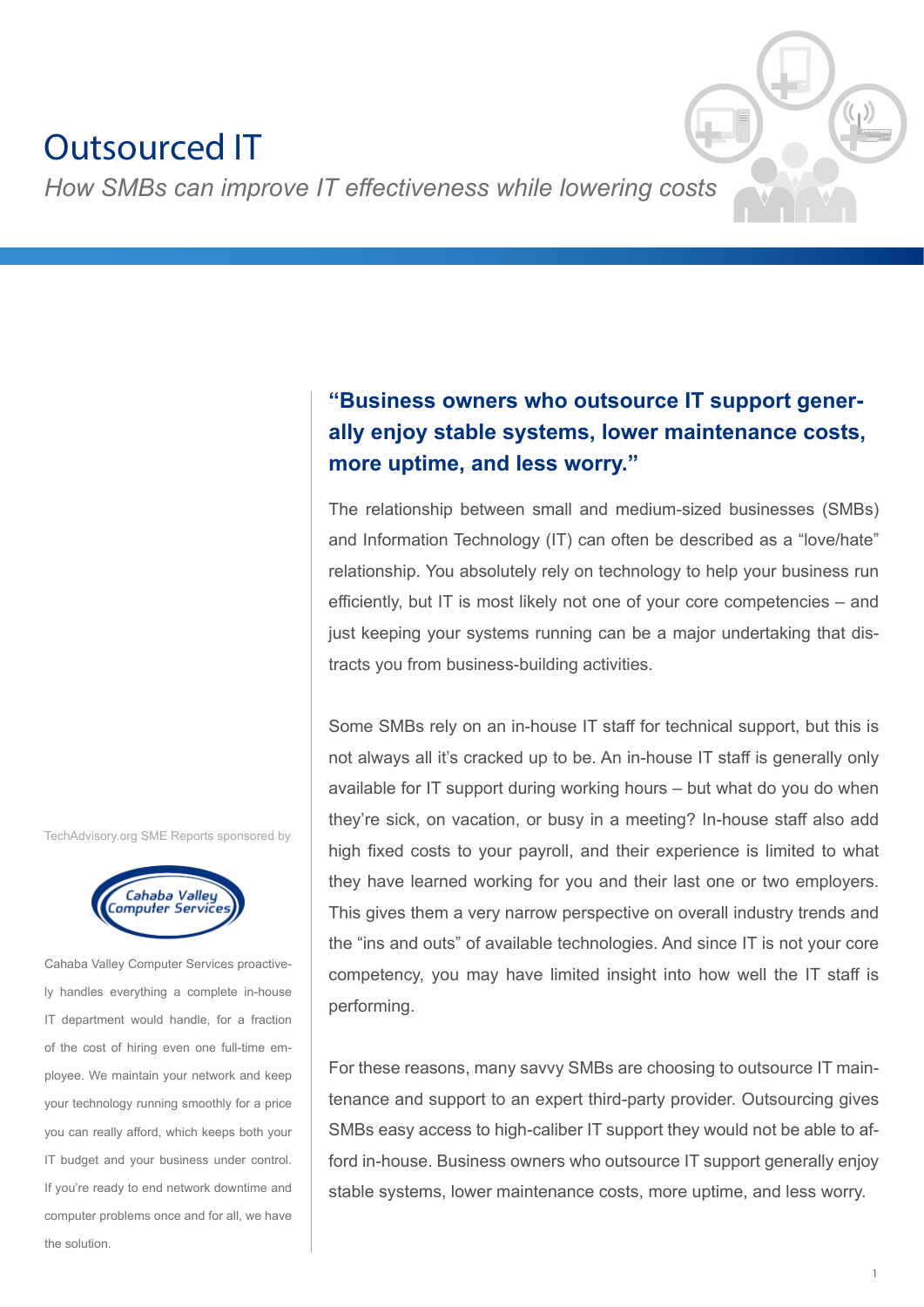### **The strategic advantages of outsourcing vs. full-time staff**

In a very small business, it's pretty obvious that hiring a full-time IT person, let alone a full staff, is not a viable option. But hiring full time IT resources may not be the ideal choice for larger businesses either. To illustrate this point, let's take a look at the costs and benefits of hiring one full-time IT staffer compared to contracting with an outsourced IT provider.

| <b>IT Support Option</b>      | <b>Full time IT staff member</b>                                                                                                                                                                                                                                                                                                                                                                                                                                                               | <b>Outsourced IT Provider</b>                                                                                                                                                                                                                                                                                                                                                                                                                                                                                            |
|-------------------------------|------------------------------------------------------------------------------------------------------------------------------------------------------------------------------------------------------------------------------------------------------------------------------------------------------------------------------------------------------------------------------------------------------------------------------------------------------------------------------------------------|--------------------------------------------------------------------------------------------------------------------------------------------------------------------------------------------------------------------------------------------------------------------------------------------------------------------------------------------------------------------------------------------------------------------------------------------------------------------------------------------------------------------------|
| <b>Approximate Cost</b>       | \$5000/month<br>Salary + benefits                                                                                                                                                                                                                                                                                                                                                                                                                                                              | \$5000/month<br>Managed services contract                                                                                                                                                                                                                                                                                                                                                                                                                                                                                |
| <b>Available Resources</b>    | 1 person                                                                                                                                                                                                                                                                                                                                                                                                                                                                                       | A team of experts with various<br>backgrounds and experience                                                                                                                                                                                                                                                                                                                                                                                                                                                             |
| <b>Scalability Options</b>    | None                                                                                                                                                                                                                                                                                                                                                                                                                                                                                           | <b>Fxcellent</b>                                                                                                                                                                                                                                                                                                                                                                                                                                                                                                         |
| <b>Technical Capabilities</b> | Strong:<br>■ PC support<br>Network and server<br>administration<br>• Patches and upgrades<br>Some experience:<br>■ Data backup<br><b>Business continuity planning</b><br>■ Security protocols<br>• Product selection and<br>procurement<br>Project management<br><b>Licensing</b><br>Limited experience:<br>Infrastructure design and<br>implementation<br>• Network design and<br>implementation<br>■ Telephony and VoIP<br>Industry trends and best<br>practices<br>■ Strategic business use | Strong:<br>■ PC support<br>• Network and server<br>administration<br>■ Patches and upgrades<br>■ Data backup<br><b>Business continuity planning</b><br>■ Security protocols<br>• Product selection and<br>procurement<br>Project management<br>Licensing<br>Infrastructure design and<br>implementation<br>Network design and imple<br>mentation<br>■ Telephony and VoIP<br>■ Strategic business use of<br>technology<br>Industry trends and best<br>practices<br><b>PLUS</b><br>• 24/7 system monitoring<br>and support |
|                               | of technology                                                                                                                                                                                                                                                                                                                                                                                                                                                                                  | • remote, overnight<br>patches and upgrades                                                                                                                                                                                                                                                                                                                                                                                                                                                                              |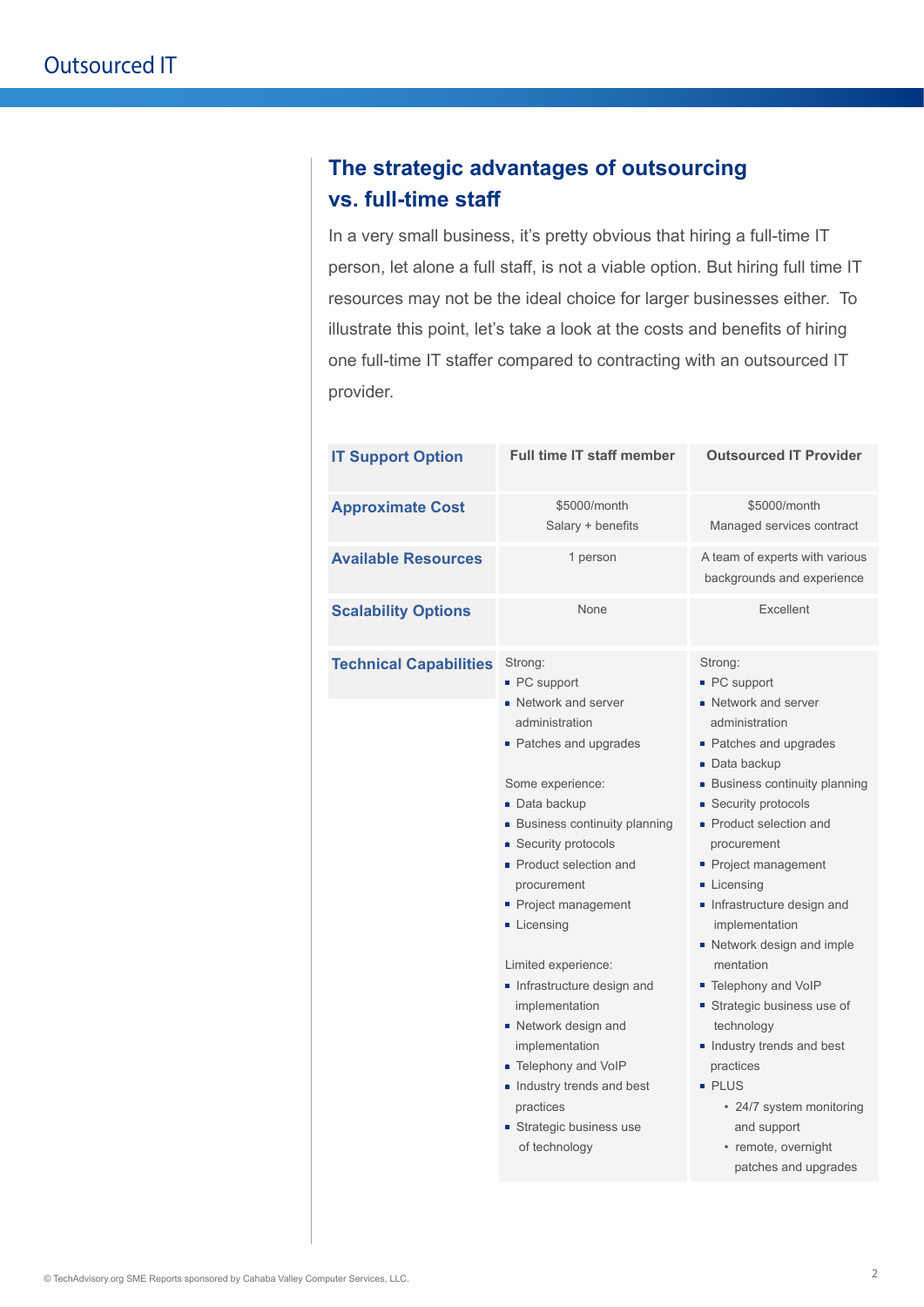| <b>Availability</b> | ■ 40 hours a week, usually<br>only during normal business | ■ 24 / 7 / 365 service<br>■ Fixed fee, no overtime |
|---------------------|-----------------------------------------------------------|----------------------------------------------------|
|                     | hours. Unavailable during                                 |                                                    |
|                     | sick / personal days,                                     |                                                    |
|                     | holidays, and vacations.                                  |                                                    |
|                     | Overtime is extra                                         |                                                    |
|                     |                                                           |                                                    |
|                     |                                                           |                                                    |

**Outsourced IT Provider**

As you can see, outsourced services generally cost less than maintaining an in-house IT staff – and the technical expertise, availability, and scalability is far superior.

#### **Consider a hybrid solution**

**IT Support Option Full time IT staff member**

Even if you have an in-house IT solution that works for you, you might benefit from adding an outsourced solution to supplement your existing support. The advantages of a hybrid scenario include:

- adding a new level of expertise and experience
- economically extending service hours
- covering staff shortages
- handling special projects
- freeing up your in-house team to focus on tasks more essential to core operations.

### **Finding an IT company that fits your needs**

Once you've made the decision to outsource, it's time to select a provider – and you will have plenty of options. New IT providers crop up at a dizzying pace, but they're certainly not all equal – or even competent. Anyone who has a history of troubleshooting their friends' computer woes can start up an IT support company, but that doesn't mean they have the breadth of knowledge and experience you need to effectively manage your entire IT environment.

So how can you find an IT company that is right for you and your business? Before signing any contracts, make sure you grill potential providers on these two critical points:

"...A business-savvy provider who gets to know your business is much more likely to point out technologies that can provide you with cost savings and enhanced efficiency.<sup>"</sup>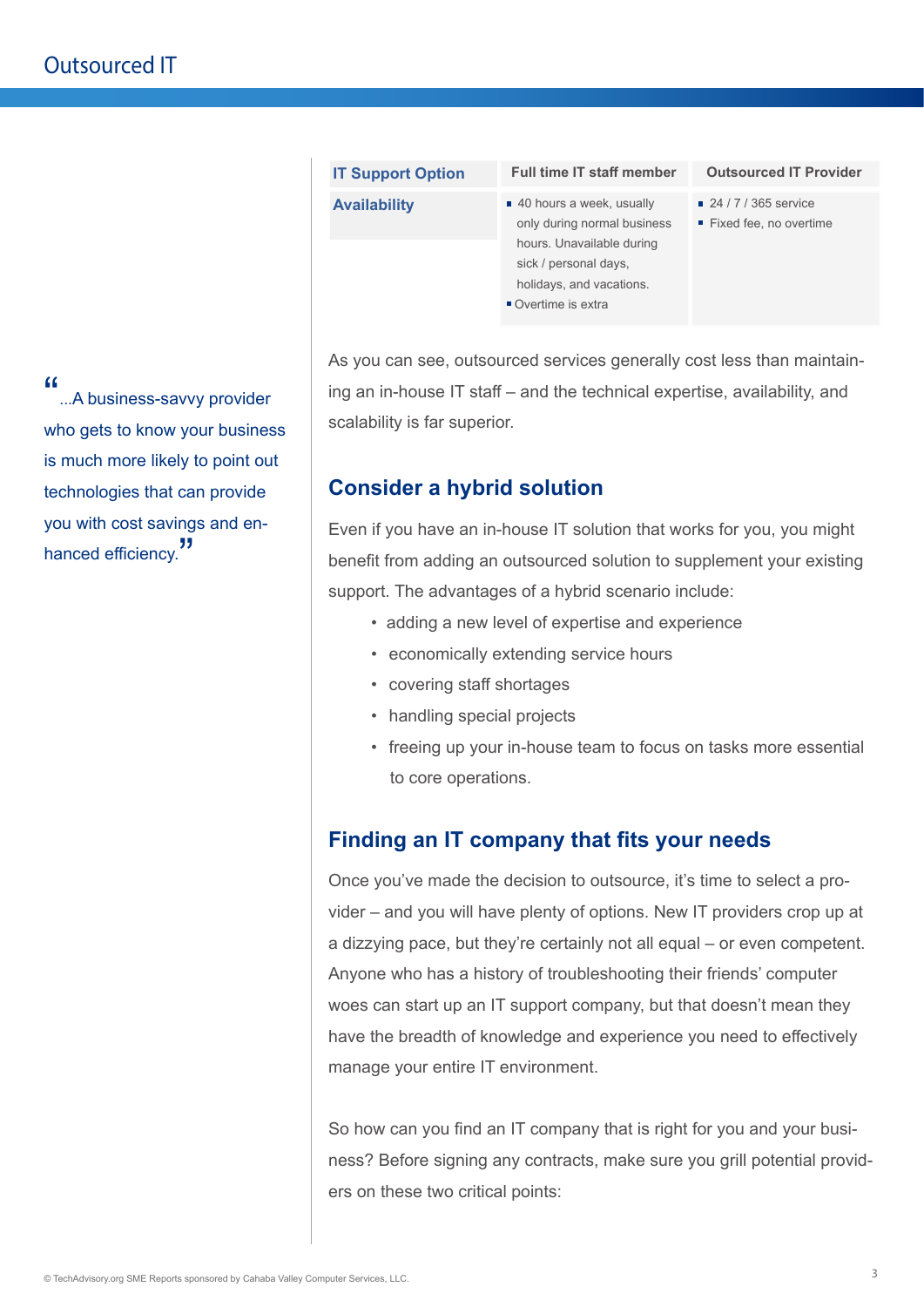- **1. Find out how they view technology in relation to your business.** The most common shortcoming for an outsourced IT provider is not technical expertise – it's business acumen. Ask potential providers how they will manage or recommend technology in light of your specific business goals, and what strategic approach they take to technology as a business tool. Ask for specific examples of how they have merged the two in the past. A business-savvy provider who gets to know your business is much more likely to point out technologies that can provide you with cost savings and enhanced efficiency.
- **2. Explore their communication and management philosophies.** Do they have a set communication process? Are they prepared to adjust services and projects in light of feedback from your team? Will they proactively manage their relationship with you, conducting periodic reviews of your technology and recommending improvements and upgrades? Or are they going to sit back and wait for you to come to them?

A truly effective IT Company will do more than just fix what's broken. You want a service that understands your business and goals and will proactively help you reach them. Investigating these two areas carefully will help you select a provider who will be an asset to your business for many years.

#### **Happily ever after**

Outsourcing IT support can be a win/win for many SMBs. If the relationship is entered into carefully, an outsourced provider can offer far superior technical expertise and 24/7 availability at approximately the same cost as (or even less than) full-time resources – without the overhead, HR paperwork, sick days, or overtime. The right provider will show you ways to use technology to lower costs and increase productivity for greater payback on your IT investments.